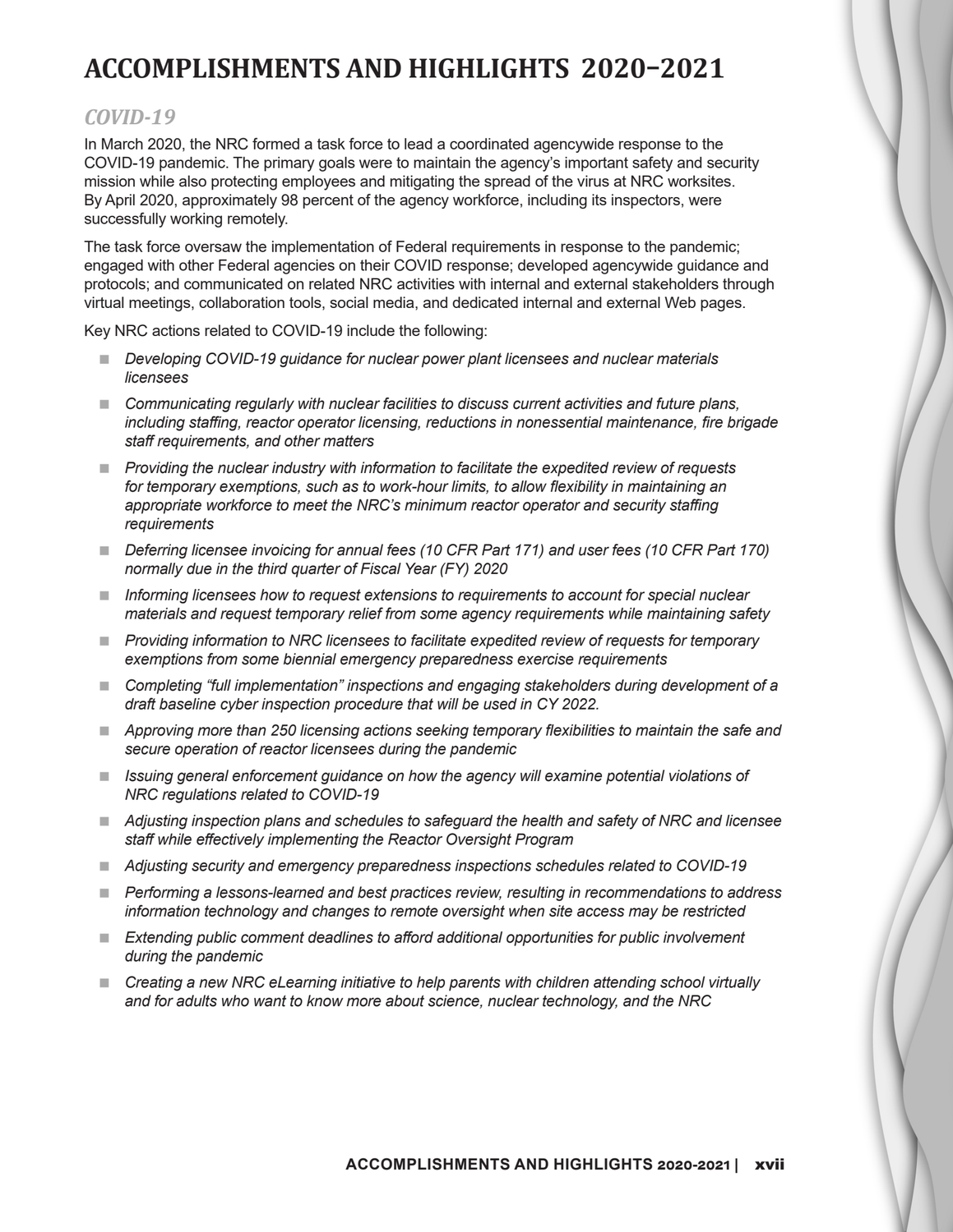#### *Power Reactors*

- **Completed more than 1,350 licensing actions and other licensing tasks that support operating,** *new, and advanced reactors, including numerous actions related to the adoption of risk-informed initiatives, topical reports, and the safe transition of operating plants to decommissioning*
- *Provided a revision of NUREG-1409, "Backfitting Guidelines," to the Commission*
- **I** Issued a memorandum to the Commission describing the status of the NRC's review of *construction tests and analysis, inspection, and licensing activities for Vogtle Unit 3*
- **Continued preparation for the end of Vogtle construction by risk-informing the baseline inspection** *program for AP1000 reactors and finalizing plans to transition Vogtle Units 3 and 4 from construction to the operating reactor oversight process*
- **Rolled out a new Web-based portal for licensee submission of proposed alternatives to codes and** *standards per 10 CFR 50.55a(z)*
- *Provided to the Commission several rulemakings such as the ABWR design certification (DC) renewal, NuScale small modular reactor DC, AP1000 DC extension*
- **Completed several key activities related to accident tolerant fuel (ATF) including issuance of** *a report by Energy Research, Inc. that covers the performance of the reactor during severe accidents for the current ATF concepts, higher burnup fuel, and fuel with enrichment above five weight percent; redesigning the ATF public Web site; and hosting two large workshops on licensing of higher burnup and increased enrichment fuel*
- *Granted subsequent license renewals for Surry Units 1 and 2, authorizing reactor operation from 60 to 80 years*
- *Accepted for review two subsequent license renewal applications for North Anna Units 1 and 2 and Point Beach Units 1 and 2*
- *Accepted for review the first digital instrumentation and control (DI&C) pilot application for Waterford using the new DI&C licensing process providing for an earlier licensing decision on the safety of the design*
- *Issued a revision to staff guidance regarding the evaluation of defense-in-depth and diversity to address a potential common-cause failure in digital safety systems*
- *Published technology-inclusive guidance for use by the NRC staff in reviewing the instrumentation and controls portions of non-light-water reactor applications*
- **Developed preliminary proposed rule language and held multiple public workshops regarding the** *safety and security requirements for the 10 CFR Part 53, "Licensing and regulation of advanced nuclear reactors," rulemaking on a risk-informed, technology-inclusive regulatory framework for advanced reactors, with a publication target of October 2024*
- **Completed reviews of several topical reports and continued various other preapplication** *engagement activities with reactor vendors and applicants, including those selected by the Department of Energy, to construct and operate advanced nuclear power reactors under the Advanced Reactor Demonstration Program*
- *Issued several guidance and policy documents to support future licensing of advanced reactors on topics such as fuel qualification methodology; policy, licensing, and environmental considerations associated with micro-reactors; and instrumentation and controls systems*
- *Finalized guidance on a risk-informed process for evaluations to establish a more efficient means to review licensing actions that address issues of low safety significance within the licensing basis*
- **I** Issued revised guidance to enhance regulatory efficiencies by enabling licensee peer review of *newly developed methods for use in probabilistic risk assessments*
- *Completed reviews on all seismic probabilistic risk assessments and external flooding submittals in response to the agency's post-Fukushima actions resulting in safety enhancements and an improved ability to cope with the reevaluated hazards*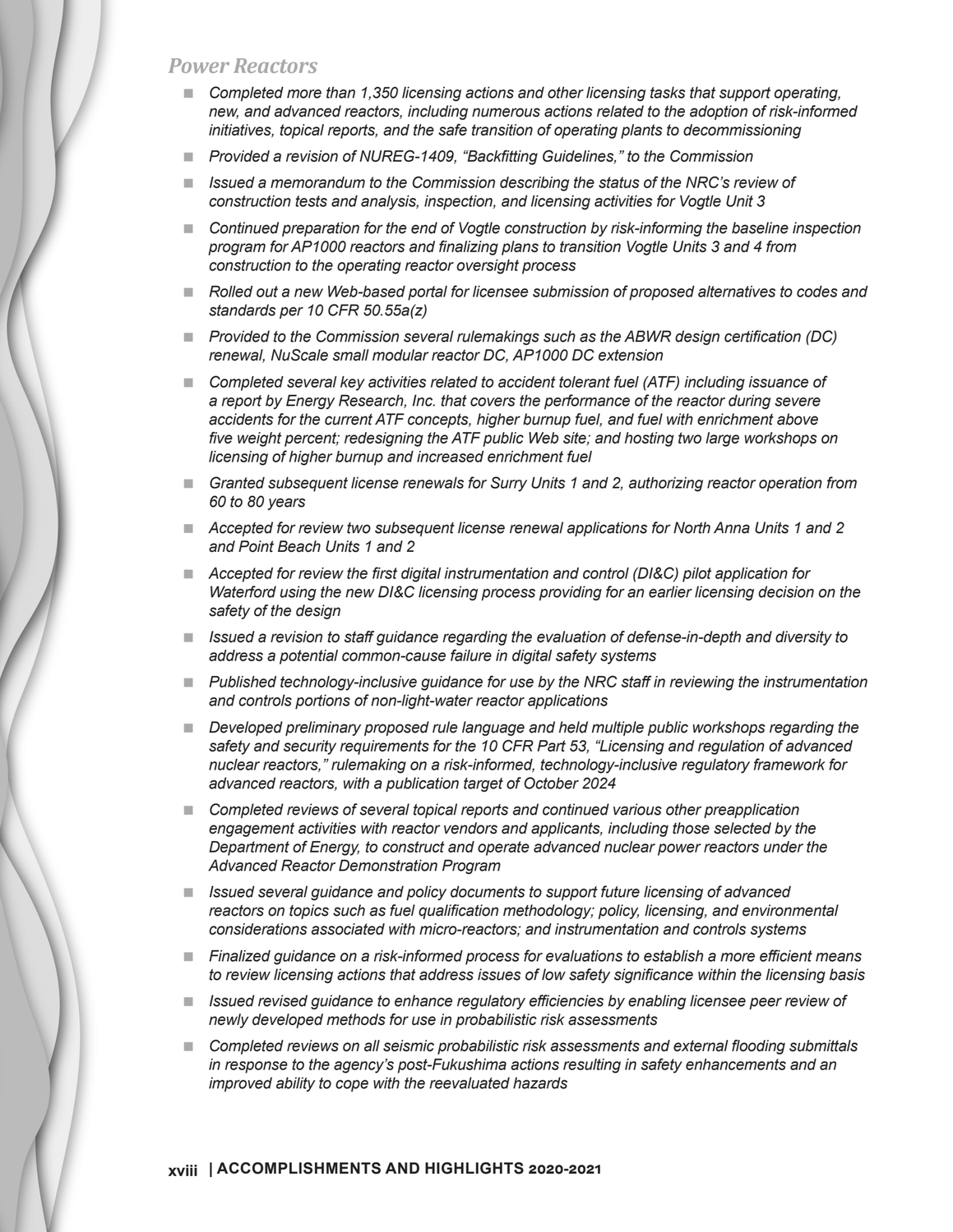- *Approved multiple applications for the adoption of advanced risk management programs (such as 15 Risk-Informed Completion Times applications and the last National Fire Protection Agency 805 application)*
- Completed 99 percent of calendar year 2020 required inspection and assessment activities of the *Reactor Oversight Process, despite significant challenges due to COVID-19*
- *Issued a new Inspection Manual chapter to assist staff in reviewing licensee evaluations of changes to facility design, procedures, tests, or experiments in instances where a license amendment is not required to make the change*
- *Developed and began implementing an operating experience dashboard to provide staff with centralized access to information and ability to view, search, and use relevant operating experience data and trends*
- *Implemented various data analysis initiatives to enhance and modernize new and operating reactor workload and financial management across multiple business lines*
- *Prepared a rulemaking plan to update and transform the NRC's environmental review process*
- **Published an Advance Notice of Proposed Rulemaking for Alternatives to the Use of Credit** *Ratings*
- Issued Interim Staff Guidance, "Micro-Reactor Applications, COL-ISG-029, Environmental *Considerations Associated with Micro-Reactors"*
- *Published proposed rule for the NuScale small modular reactor DC*
- Issued orders approving the transfers of Indian Point Units 1, 2, and 3 and Three Mile Island Unit *2 licenses for the purpose of decommissioning*
- Provided technical expertise to the U.S. Navy for decommissioning of the Surface Ship Support *Barge under an interagency agreement*
- Completed 61 force-on-force inspections, testing licensees' abilities to protect against the Design *Basis Threat during the COVID-19 public health emergency*
- *Reviewed and accepted three industry-proposed revisions to current cybersecurity guidance to enhance the identification and protection of the critical digital assets associated with the safety-related and emergency preparedness functions*
- Conducted 154 baseline security inspections at operating power reactors and Category I fuel *cycle facilities*
- *Issued Revision 6 of Regulatory Guide 1.101, "Emergency Planning and Preparedness for Nuclear Power Reactors," which describes and endorses acceptable methods for implementing the emergency preparedness regulations*
- Issued Revision 1 of NUREG/CR-7002, "Criteria for Development of Evacuation Time *Estimate Studies," resulting in significant enhancements for use by licensees when analyzing 2020 decennial census data*
- Continued to synchronize physical security inspections of Vogtle Units 1 and 2 with Unit 3, *improving efficiency in the oversight program*
- *Signed a memorandum of understanding with Cooper Nuclear Station to participate in the RAPBack Program, which allows both parties to receive notification of activity on individuals who hold positions of trust or who are under criminal justice supervision or investigation*

#### *Nonpower Reactors*

**F** Granted SHINE Medical Technologies, LLC, an exemption that provides flexibility to procure *facility-specific and other components for the construction of the SHINE medical isotope production facility*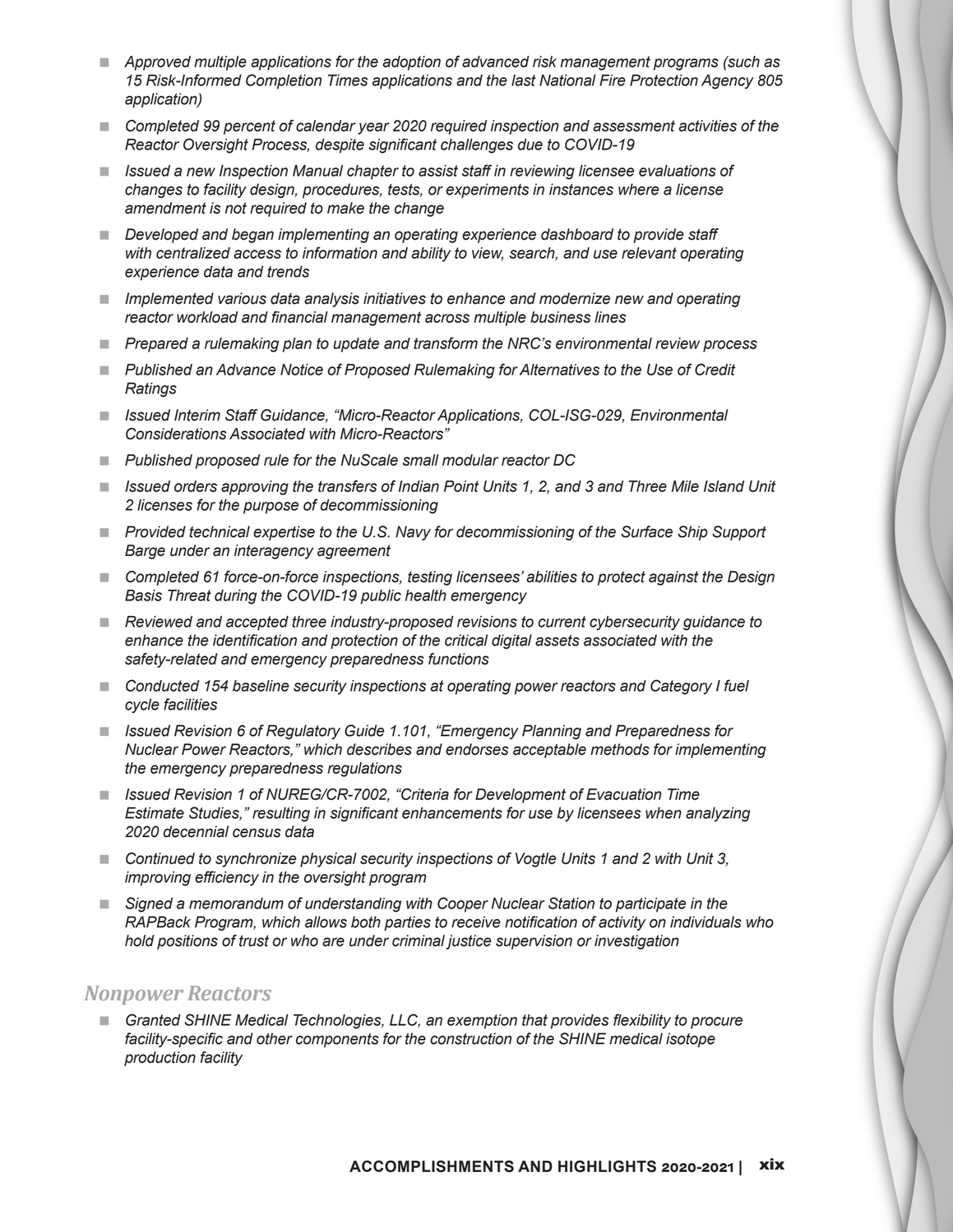*Nuclear Materials and Waste*

- *Completed approximately 1,400 radioactive materials licensing actions*
- *Transitioned inspection activities, Integrated Materials Performance Evaluation Program (IMPEP) activities, and public meetings to a remote environment in response to the COVID-19 pandemic to minimize impact to the agency's oversight programs and stakeholder engagement*
- **Completed six IMPEP reviews, including the first consolidated IMPEP of NRC licensing and** *oversight programs*
- *Issued a revision to Management Directive 5.1, "Consultation and Coordination with Governments and Indian Tribes," in July 2020 to ensure that written communications are provided to Federally recognized Indian Tribes for providing input on NRC regulatory actions after the agency's final decision*
- *Completed the revisions of 13 State Agreement procedures to implement the revised Management Directive 5.6, "Integrated Materials Performance Evaluation Program"*
- *Issued revisions to five State Agreement and State Liaison procedures to support NRC Agreement States and enhance joint oversight of the National Materials Program*
- *Issued a technical evaluation report for Exubrion Therapeutics' proposed license application template for the use by the NRC and Agreement States' applicants and licensees for use of a tin-117m colloid to treat osteoarthritis in large dogs*
- *Issued five Approved Spent Fuel Storage Casks Certificates of Compliance*
- **ISSUED Centrus Energy Corp./American Centrifuge Operating's license amendment for the** *High-Assay Low-Enriched Uranium Demonstration Program*
- **If also is a** *Issued reports for the fuel cycle smarter inspection program and the independent spent fuel storage installation (ISFSI) oversight enhancement initiatives to ensure safety as well as provide for a comprehensive and consistent inspection program*
- *Issued NUREG-2224, "Dry Storage and Transportation of High Burnup Spent Nuclear Fuel," which includes approaches for enhancing the effectiveness and efficiency of licensing and certification of high burnup spent nuclear fuel in transportation and dry storage*
- *Endorsed the "ISFSI License and Cask CoC Format Content, and Selection Criteria" document*  to improve the dry storage licensing process by applying risk insights to clarify the information *required in certificates of compliance and technical specifications and removing or relocating details that are not risk significant*
- *Renewed the license for the Honeywell International uranium conversion plant in Metropolis, IL, after concluding that renewing the license will not pose an undue risk to public health and safety and will not significantly affect the quality of the environment*
- *Renewed the license for the Humboldt Bay ISFSI for an additional 40 years; the renewed license includes implementation of an aging management program to ensure that important-to-safety structures, systems, and components will continue to perform their intended functions during the extended storage period authorized by the renewal*
- *Terminated the materials license for the General Atomics facility in San Diego, CA*
- *Submitted a report to Congress identifying best practices for establishing and operating local community decommissioning advisory boards, as required by the Nuclear Energy Innovation and Modernization Act*
- **Signed a memorandum of understanding with the Environmental Protection Agency to improve** *coordination and cooperation in the regulation of the in situ recovery process of uranium extraction*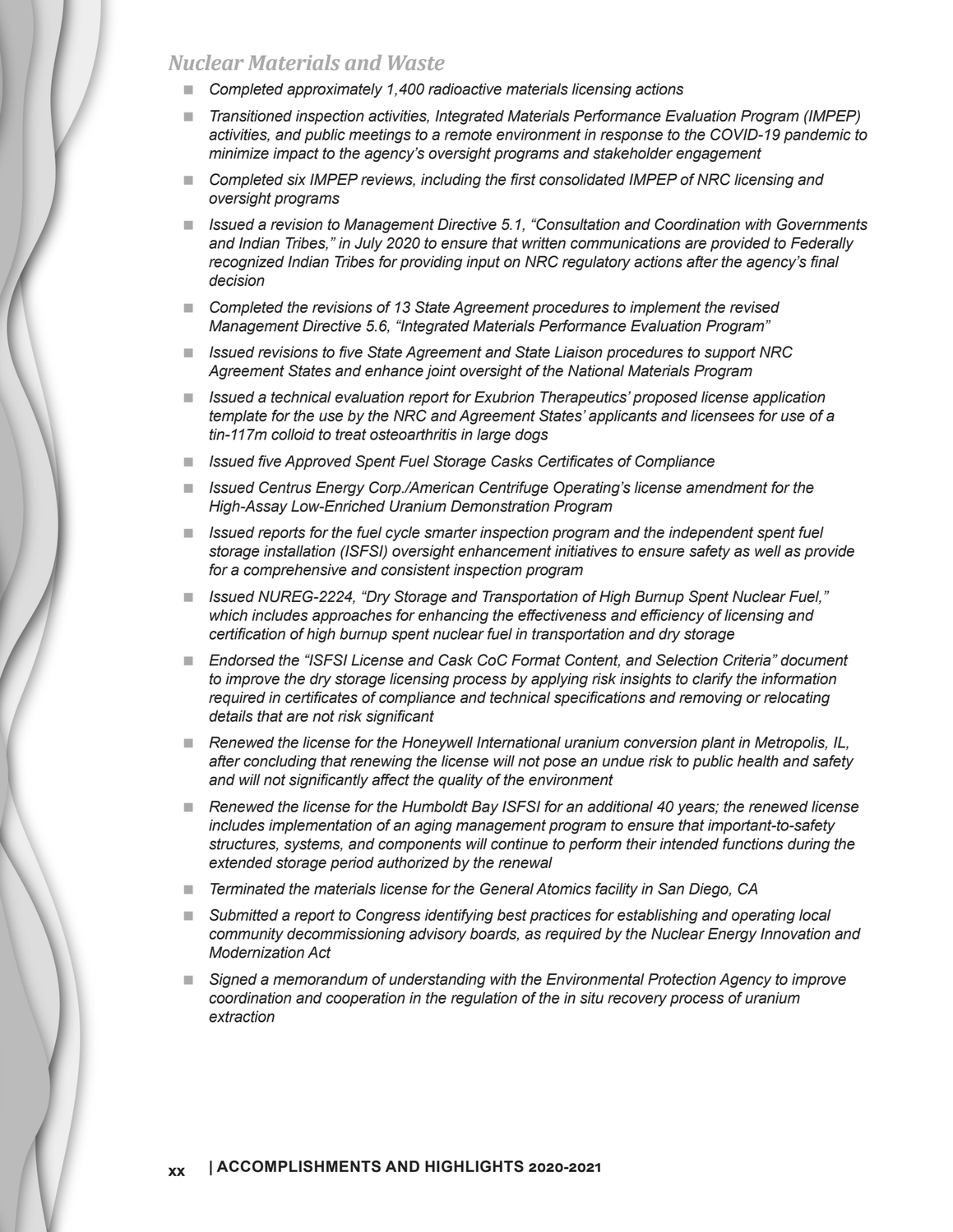- Used pre-recorded radio broadcasts both in English and the Navajo Diné language to *communicate on NRC activities during the public comment period for the United Nuclear Corporation Church Rock Project Draft Environmental Impact Statement*
- Issued a license on Sept. 13 to Interim Storage Partners LLC to construct and operate a *consolidated interim storage facility for spent nuclear fuel in Andrews, Texas.*

#### *Agencywide*

- Continued to oversee the safe and secure operation of nuclear power plants and fuel cycle *facilities, as well as the possession and use of radioactive materials*
- Made significant progress toward the transformation vision of being a modern, risk-informed *regulator, particularly in the areas of innovation; employee retention, recruitment, and development; use of risk insights; and technology adoption*
- Launched the internal agencywide "innovation platform," and collected more than 480 innovation *success stories and hosted approximately 20 innovation challenge campaigns*
- *Established a framework to incorporate risk considerations across all business lines and platforms, which was used to help determine certain licensing actions in response to COVID-19 considerations*
- *Provided technology infrastructure and training to allow 98 percent of the NRC workforce to transition to mandatory telework within days due to the COVID-19 pandemic, and increased the use of dashboards to enhance the automated use of data for decisionmaking and data analysis*
- *Established two career development platforms for NRC employees*
- *Overall achievements that contributed to the agency's desired culture efforts:*
	- *Administered three Culture and Climate Surveys to 1,200 employees in March 2020, which created a baseline for culture improvement efforts*
	- *Developed an Agencywide Improvement Strategy and Implementation Plan and delivered presentations to staff.*
	- *Administered the Federal Employee Viewpoint Survey to all employees in September 2020 with 83 percent participation. The results showed 4 percent increase in employee engagement index (78 percent positive) and 3 percent increase in global satisfaction (75 percent positive).*
	- *Conducted discussions with management and champions in 22 offices and regions to review office/region-level culture improvement plans and identify best practices to share more broadly*
	- *Administered a culture pulse survey to all employees in April 2021 with 57 percent participation. The culture pulse survey showed a slight increase in constructive behavior; a significant decrease in defensive behavior; and increases in perceptions of employee involvement, communication, and adaptability.*
	- – *Held three Executive Director for Operations Town Hall meetings to create a dialogue between staff and senior management about emergent topics of wide interest*
	- *Held 17 Leader Behavior Check-In sessions with groups of senior managers in June 2021 to create forums for leadership to model constructive behaviors in the agency's desired culture*
- Continued implementing innovative solutions via EMBARK Venture Studio to enable and promote *a risk-informed mindset within the nuclear reactor safety program and other business lines*
- *Pursued substantial rulemaking activities on topics including American Society of Mechanical Engineers codes and code cases; licensing of advanced reactors; categorical exclusions from environmental reviews; and petitions for rulemaking submitted by members of the public*
- *Implemented Fiscal Year (FY) 2020 eBilling, a public facing, Web-based application for use by NRC licensees, that provides immediate delivery of NRC invoices, customizable e-mail notifications, the capability to view and analyze invoice details, and the convenience to access U.S. Treasury systems to pay invoices*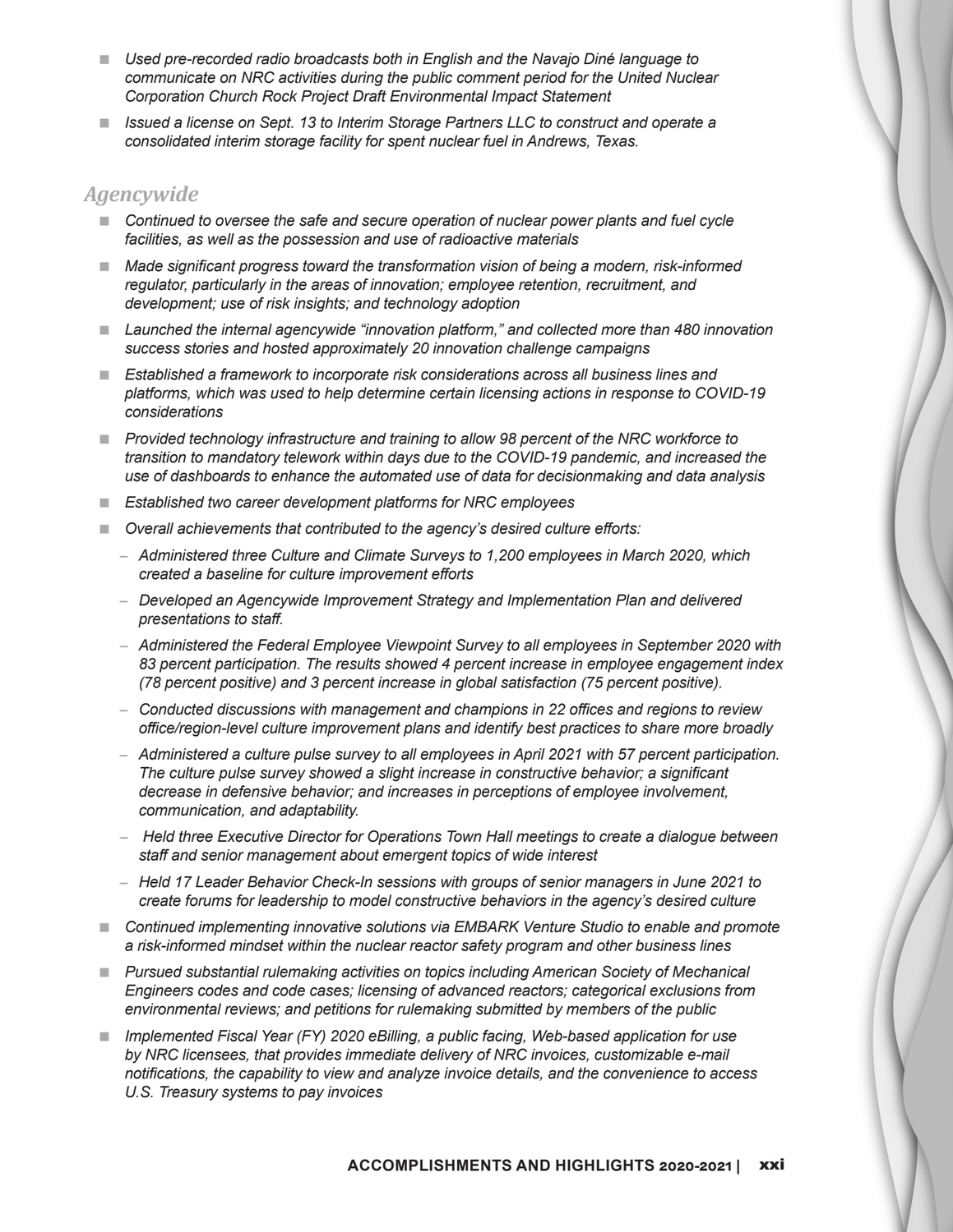- **I** Issued 61 escalated enforcement actions under traditional enforcement, the Reactor Oversight *Process, and the Construction Reactor Oversight Process; processed 15 enforcement actions that involved civil penalties (14 proposed, 1 imposed) totaling \$1,586,413 proposed and \$606,942 imposed; 9 were enforcement orders without a proposed civil penalty, and 37 were escalated notices of violation without a proposed civil penalty*
- *Published research results on a variety of topics related to operating facility safety, safety analysis, severe accident analysis, improved methods for risk assessment, embedded digital devices, flood hazard assessment, advanced manufacturing, and fire modeling*
- *Continued collaboration with the DOE under the Nuclear Energy Innovation Capabilities Act through signing a technical addendum on light-water reactor sustainability and MELCOR source term evaluation, and through a separate agreement with DOE on operating experience and data analysis sharing*
- **Continued collaboration with the DOE under the Nuclear Energy Innovation Capabilities Act** *through signing technical addenda for the National Reactor Innovation Center, on light-water reactor sustainability, and MELCOR source term evaluation, and through a separate agreement with DOE on operating experience and data analysis sharing.*
- *Received 88 educational proposals and 160 research and development (R&D) proposals under the Integrated University Program Funding Opportunity Announcements, grants awarded included 45 educational grants and 15 R&D grants totaling \$17.9 million in grants to 33 academic institutions.*

#### *International Activities*

- **Represented the NRC as part of U.S. delegations, negotiating agreements for civil nuclear** *cooperation (Section 123 Agreements) and participating in activities such as meetings of the Nuclear Suppliers Group, International Atomic Energy Agency (IAEA) Board of Governors, and Group of Seven Nuclear Safety and Security Group*
- *Issued 60 licenses to export nuclear materials and equipment*
- *Supported the development of enhanced regulatory infrastructure for radiological sources, research reactors, and nuclear power plant safety and security around the world through the provision of technical expertise and assistance funding thereby reinforcing U.S. Government national security and foreign policy objectives*
- **Participated in a U.S. Government delegation to international meetings addressing the** *implementation of treaties and conventions, including the Technical Meeting of Representatives to the Convention on the Physical Protection of Nuclear Materials (CPPNM) and its Amendment (A/CPPNM), and the meeting of the Preparatory Committee for the Conference of the Parties to the Amended CPPNM*
- *Participated in hundreds of virtual meetings with regulatory counterparts after international travel was suspended due to COVID-19*
- **Continued work under a first-of-a-kind memorandum of cooperation with the Canadian Nuclear** *Safety Commission to increase regulatory effectiveness through collaboration on the technical reviews of advanced reactors and small modular reactors*
- **Bupported establishment of the Framework for Irradiation Experiments with the Organization** *for Economic Co-operation and Development/Nuclear Energy Agency to provide testing and examination capabilities for fuels and materials research to support new reactor technologies*